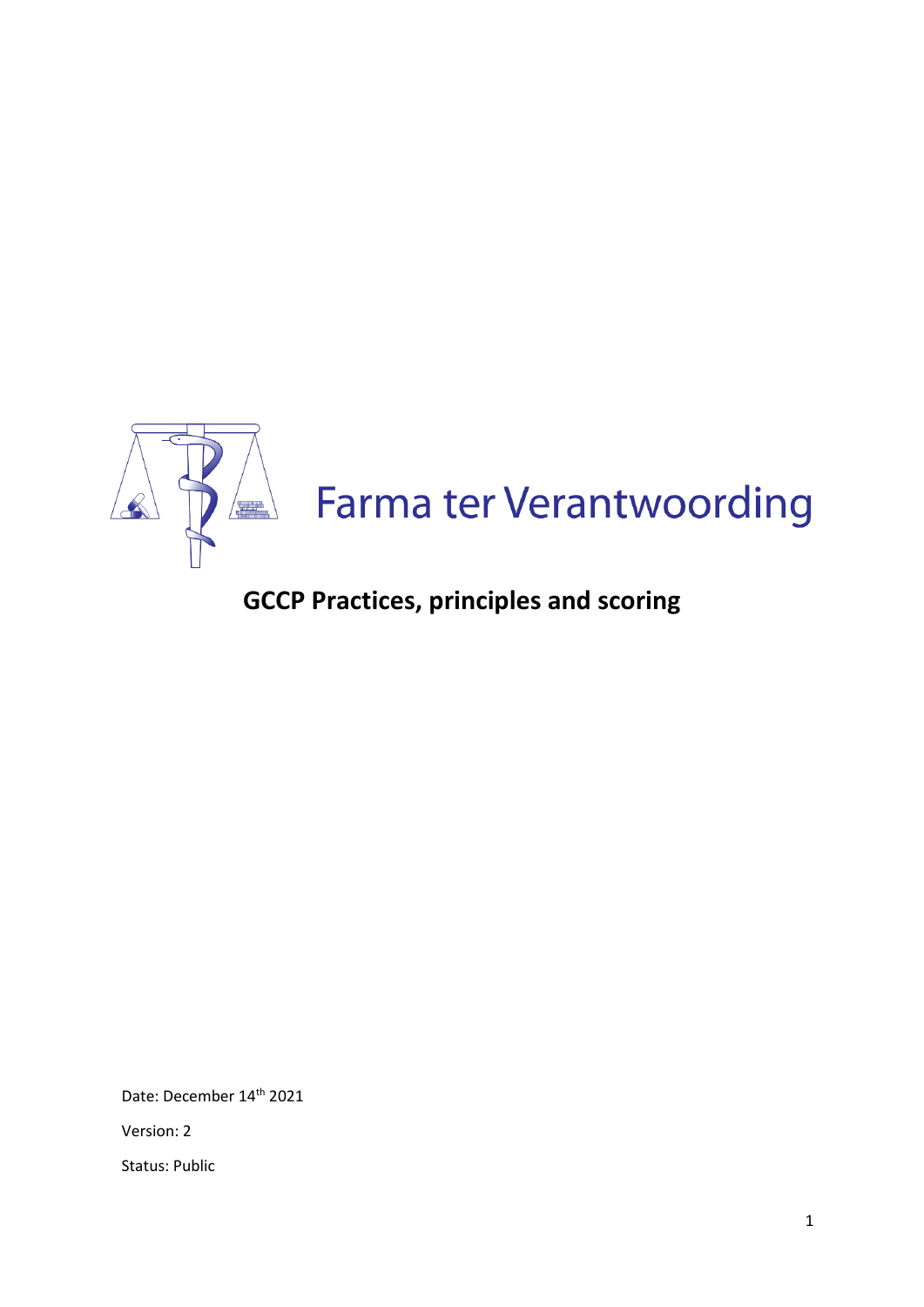

## **About**

Whether Covid-19 medicines will be available and affordable to all who need them is largely dependent on the developer's/manufacturer's development, testing and marketing behaviour. To our knowledge, no monitoring exercise has systematically evaluated the behaviour of developers/manufacturers of Covid-19 vaccines and therapeutics.

The objective of the Good Covid-19 Company Practices project is to maximize transparency of company behaviour and equitable access to Covid-19 vaccines and therapeutics. The Good Covid-19 Company Practices (GCCP) present 18 company actions to evaluate to what extent pharmaceutical developers'/manufacturers' behaviour is in line with human rights principles and international standards for equitable access to medicines.

The Pharmaceutical Accountability Foundation has identified overarching human rights principles that should guide company action regarding their responsibilities towards access to medicines:

- (A) Commitments and Accountability;
- (C) International Cooperation;
- (E) Equality, non-discrimination & equity;
- (T) Transparency.

This document includes a list of the 19 good company practices grouped under the four human rights principles (A,C,E,T). The main legal basis for these practices is the right to the highest attainable standard of physical and mental health and the right of everyone to enjoy the benefits of scientific progress and its applications in the International Covenant on Economic, Social, and Cultural Rights.

The UN Committee on Economic, Social, and Cultural Rights has interpreted the Covenant rights as follows:

# **General Comment No. 14 on the right to health (article 12) in the International Covenant on Economic, Social, and Cultural Rights**

*45. For the avoidance of any doubt, the Committee wishes to emphasize that it is particularly incumbent on States parties and other actors in a position to assist, to provide "international assistance and cooperation, especially economic and technical" which enable developing countries to fulfil their core and other obligations indicated in paragraphs 43 [including provision of essential medicines] and 44 [including immunization against infectious diseases and the prevention, control, and treatment of epidemic and endemic diseases] above.* 

# **General Comment No. 24 on State obligations under the International Covenant on Economic, Social and Cultural Rights in the context of business activities**

*22. The Committee is particularly concerned that goods and services that are necessary for the enjoyment of basic economic, social and cultural rights may become less affordable as a result of such goods and services being provided by the private sector, or 3 that quality may*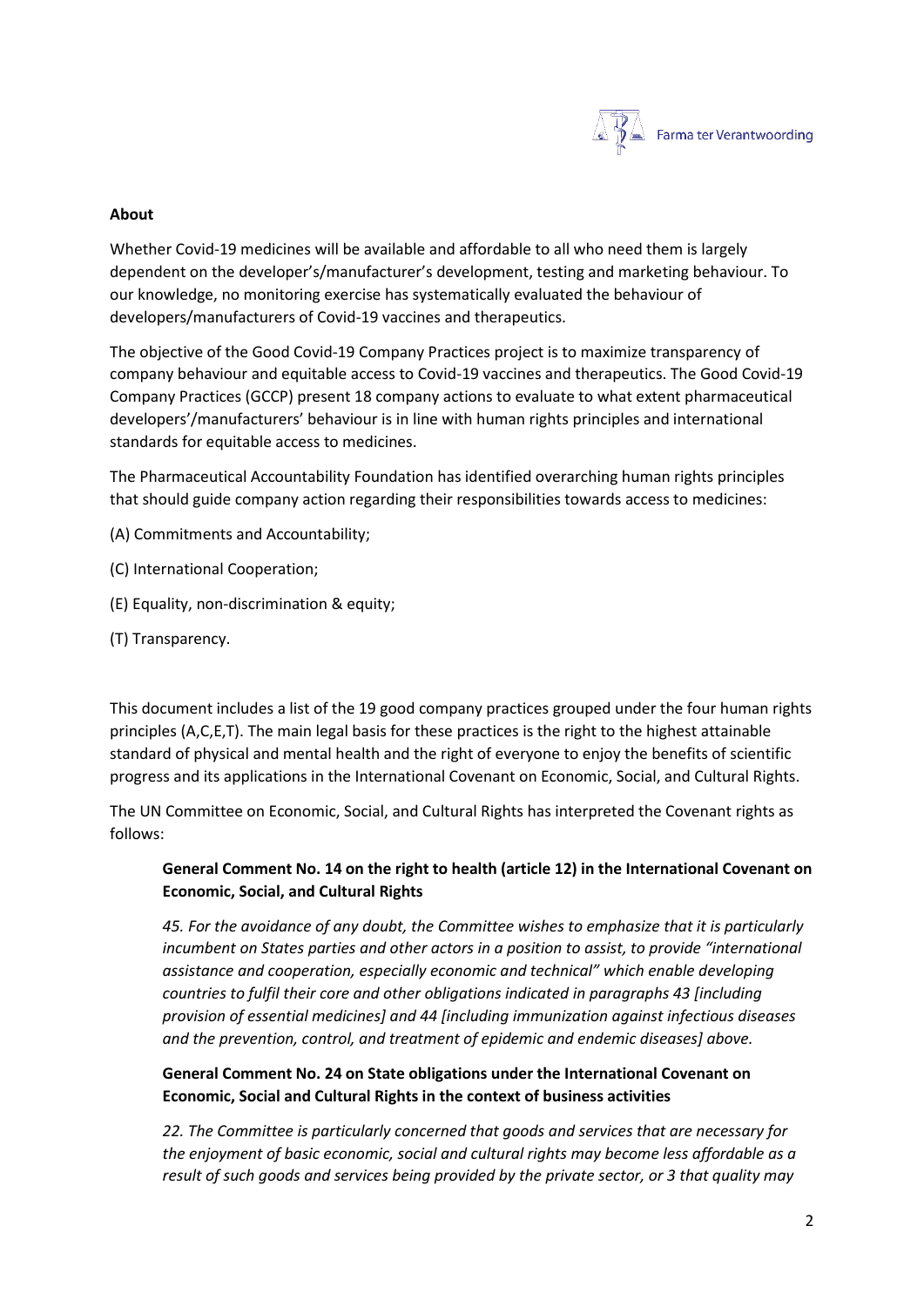

*be sacrificed for the sake of increasing profits. The provision by private actors of goods and services essential for the enjoyment of Covenant rights should not lead the enjoyment of Covenant rights to be made conditional on the ability to pay, which would create new forms of socioeconomic segregation.* 

These Good Practices are further based on the human rights principles and international standards related to these rights, in particula[r Human Rights Guidelines for Pharmaceutical Companies in](https://www.who.int/medicines/areas/human_rights/A63_263.pdf)  [relation to Access to Medicines \(2008\)](https://www.who.int/medicines/areas/human_rights/A63_263.pdf) an[d The United Nations Guiding Principles on Business and](https://www.ohchr.org/en/issues/business/pages/businessindex.aspx)  [Human Rights](https://www.ohchr.org/en/issues/business/pages/businessindex.aspx)

Below is the list of 18 company practices (A1, A2…) and scoring criteria outlining how company behaviour is judged. Further information can be found in the Methodology document.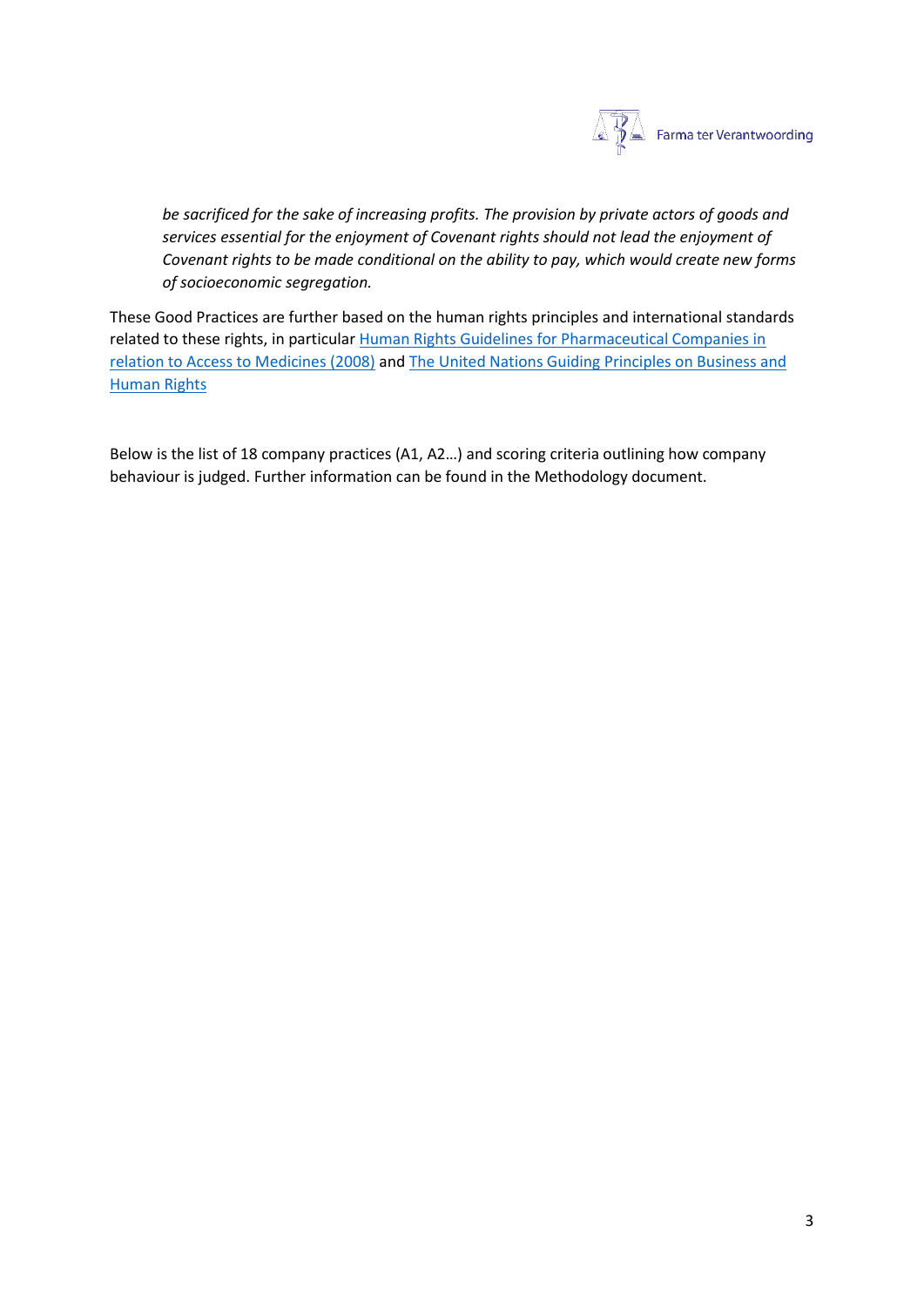

#### **A Commitments and Accountability**

#### *A1 The company publishes a global access plan for its product*

- a. Good: global access plan
- b. Better: global access plan based on human rights standards, with measurable targets (10. 'The company should have a publicly available policy on access to medicines setting out general and specific objectives, time frames, reporting procedures, and lines of accountability.')

*A2 The company commits to comply with human rights standards in relation to poduct development and marketing*

a. Good: official human rights statement (website or press release)

('The company should **adopt a human rights policy statement** which expressly recognises the importance of human rights generally, and the right to the highest attainable standard of health in particular, in relation to the strategies, policies, programmes, projects and activities of the company.')

b. Better: integration of human rights into company practices. Eg: [adopting the human rights](https://www.hhrjournal.org/2013/09/what-is-a-human-rights-based-approach-to-health-and-does-it-matter/#:~:text=Human%20rights%20approaches%20can%20include,of%20the%20right%20to%20health.)[based approach,](https://www.hhrjournal.org/2013/09/what-is-a-human-rights-based-approach-to-health-and-does-it-matter/#:~:text=Human%20rights%20approaches%20can%20include,of%20the%20right%20to%20health.) conducting [health equity impact assessments,](https://www.euro.who.int/en/health-topics/health-determinants/social-determinants/activities/putting-a-social-determinants-of-health-focus-into-public-health/health-equity-impact-assessment#:~:text=It%20is%20used%20to%20assess,%26%20Scott%2DSamuel%202001).) having a CSR/ESG branch in the company…

('The company should **integrate human rights**, including the right to the highest attainable standard of health, into the strategies, policies, programmes, projects and activities of the company')

## **C International Cooperation**

#### *C1 The company commits to C-TAP or MPP*

- a. Good: committed to C-TAP or MPP
- b. Better: what have you shared (or are you intending to share) with C-TAP or MPP?

*C2 The company commits to not enforcing the exclusive rights of Covid-19 related patents* 

- a. Good: not enforcing patents
- b. Better: no patent thickets/evergreening, not for a limited duration at the discretion of the company

*C3 The company supplies to, or signs agreements with, the vaccines or therapeutics pillar of the ACT Accelerator (COVAX)*

a. Good: signed agreement with COVAX or makes donations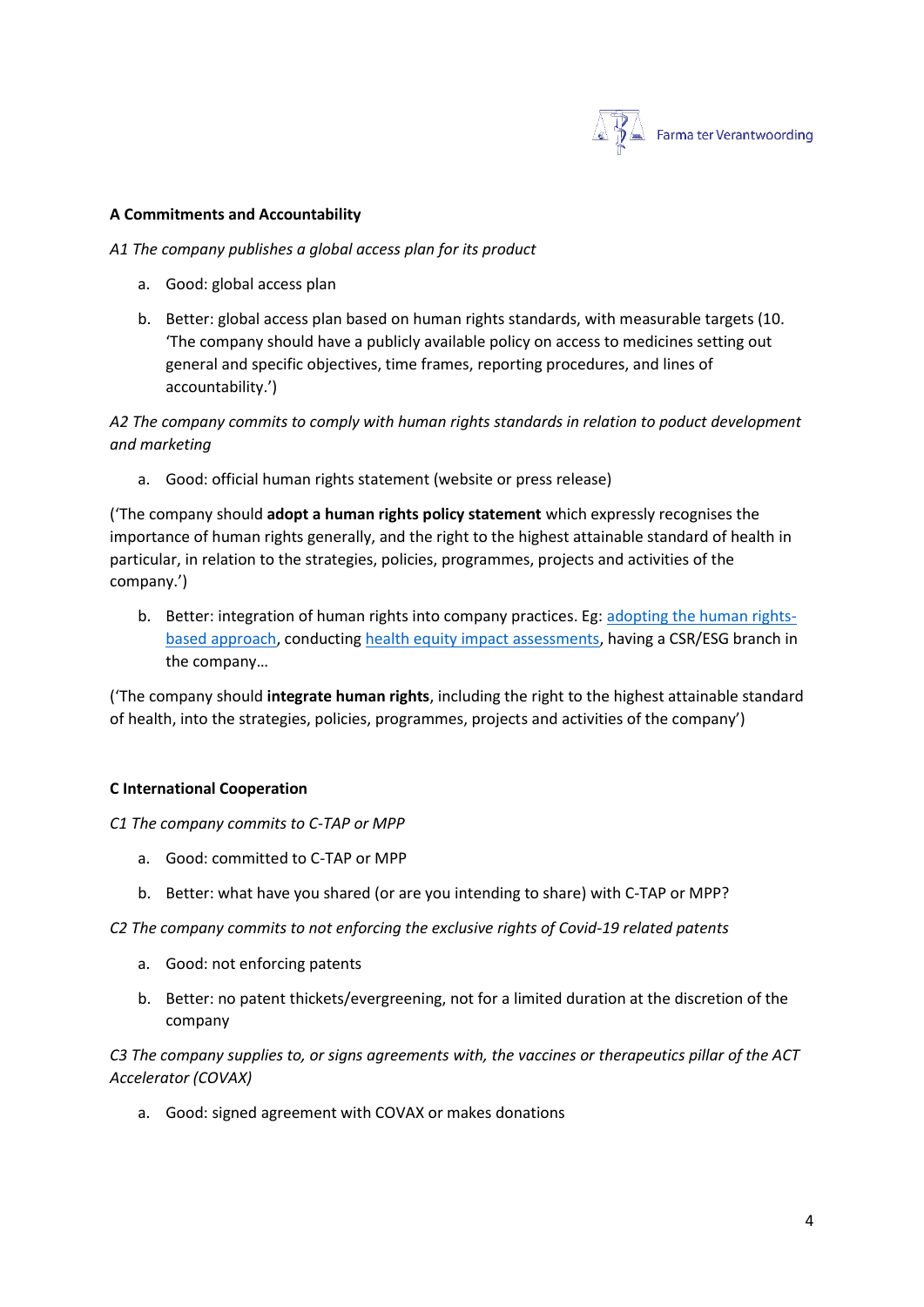

- b. Better: supplied the contracted quantities in time to COVAX (+ which percentage of your production that actually ends up in COVAX? How many donations actually arrive and are they near their expiry date?)
- *C4 The company agrees to license its Covid-19 medical products to other companies* 
	- a. Good: licensing
	- b. Better: non-exclusive, transparent licensing (see annex on guide to responsible licensing) (+how many has the company issued?)

# **E Equality, non-discrimination & equity**

*E1 The company makes the active ingredient available on reasonable grounds. [Only for therapeutics]*

- a. Good: the company does not monopolise the production of raw materials to prevent generic manufacturing
- b. Better: the company is willing to dispense of the raw material to other companies and enables the production of generics/pharmaceutical compounding
- *E2 The company commits to full technology transfer to other manufacturers* 
	- a. Good: 'standard' technology transfer
	- b. Better: 'full' tech transfer (legal, skills, knowledge and IP)
- *E3 The company commits to non-profit, 'fair', or differential pricing*
	- a. Good: fair pricing
	- b. Better: non-profit
	- c. Nuanced: differential pricing good if at least 1/10 of the price that the HIC paid

*E4 The company equitably distributes supplies globally. [Only applies to vaccines]*

- a. Good: at least 50% of supplies have been sold to low **or** middle income countries
- b. Better: at least 50% of supplies have been sold to low income countries or COVAX

*E5 The company does not seek protection beyond the minimum criteria in TRIPS, or enforces TRIPS+ measures [where applicable]*

- a. Good: the company does not enforce TRIPS+ measures
- b. Better: the company does not seek protection beyond the **minimum** criteria in TRIPS

*E6 The company agrees to waive exclusive rights in regulatory test data [where applicable].*